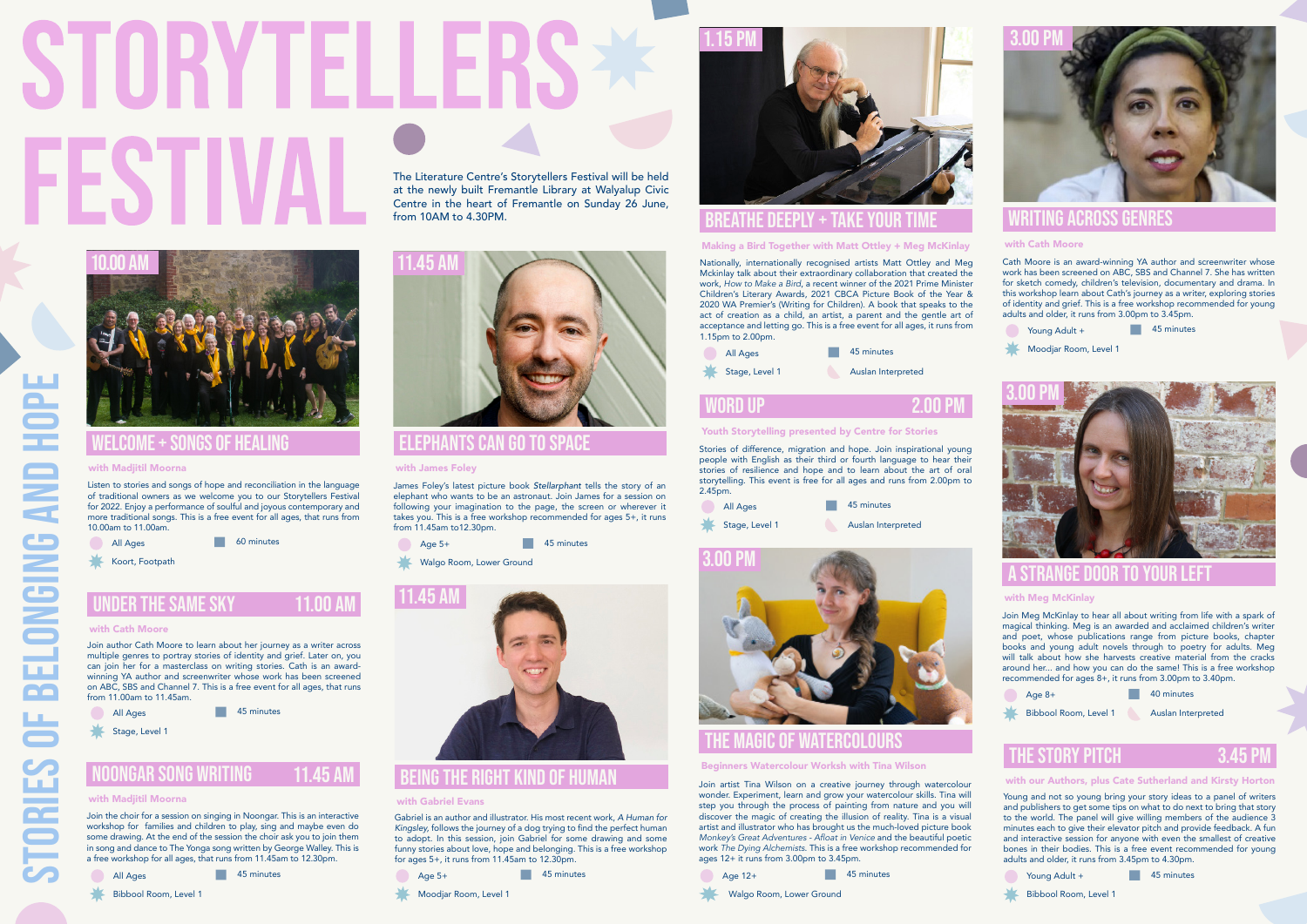Books are for sale from 11AM to 5PM at our pop-up bookshop on Level 1. Eftpos and cash facilities are available.

#### BOOK SIGNING

Get your books signed by our presenters during the breaks in the Lobby on the Ground Floor.

#### PARKING

The closest paid parking is Kings Square Car Park, street parking is also available from \$2.50

#### TOILETS

## PLAN YOUR DAY  $\bullet$  A SUN 26 JUNE

| <b>TIME</b>             | FESTIVAL OPENS 10.00AM - FESTIVAL CLOSES 4.30PM                                                                                                                                                      |                                                                                  |                                                                   | <b>LOCATION</b>                                                                    |
|-------------------------|------------------------------------------------------------------------------------------------------------------------------------------------------------------------------------------------------|----------------------------------------------------------------------------------|-------------------------------------------------------------------|------------------------------------------------------------------------------------|
| <b>10.00AM</b>          |                                                                                                                                                                                                      |                                                                                  |                                                                   |                                                                                    |
| 10.15AM                 |                                                                                                                                                                                                      | KOORT, FOOTPATH                                                                  |                                                                   |                                                                                    |
| <b>10.30AM</b>          |                                                                                                                                                                                                      |                                                                                  |                                                                   |                                                                                    |
| 10.45AM                 | SONGS OF HEALING AND WELCOME BY MADJITIL MOORNA CHOIR                                                                                                                                                |                                                                                  |                                                                   |                                                                                    |
| 11.00AM                 |                                                                                                                                                                                                      |                                                                                  |                                                                   |                                                                                    |
| 11.15AM<br>11.30AM      | <b>UNDER THE SAME SKY</b><br><b>WITH CATH MOORE</b>                                                                                                                                                  |                                                                                  |                                                                   | <b>STAGE, LEVEL 1</b>                                                              |
| 11.45AM                 |                                                                                                                                                                                                      |                                                                                  |                                                                   |                                                                                    |
| <b>12.00PM</b>          | <b>ELEPHANTS CAN GO TO SPACE</b><br><b>WITH JAMES FOLEY</b>                                                                                                                                          | <b>NOONGAR SONG WRITING</b>                                                      | <b>BEING THE RIGHT KIND OF HUMAN</b><br><b>WITH GABRIEL EVANS</b> |                                                                                    |
| <b>12.15PM</b>          | <b>WALGO ROOM, LOWER GROUND</b>                                                                                                                                                                      | <b>WITH MADJITIL MOORNA</b><br><b>BIBBOOL ROOM, LEVEL 1</b>                      | <b>MOODJAR ROOM, LEVEL 1</b>                                      |                                                                                    |
| <b>12.30PM</b>          |                                                                                                                                                                                                      |                                                                                  |                                                                   |                                                                                    |
| 12.45PM                 | <b>LUNCH AND BOOK SIGNING</b>                                                                                                                                                                        |                                                                                  |                                                                   | <b>LOBBY, GROUND FLOOR</b>                                                         |
| <b>1.00PM</b>           |                                                                                                                                                                                                      |                                                                                  |                                                                   |                                                                                    |
| 1.15PM                  |                                                                                                                                                                                                      |                                                                                  |                                                                   |                                                                                    |
| <b>1.30PM</b>           | <b>BREATHE DEEPLY AND TAKE YOUR TIME - MAKING A BIRD TOGETHER</b><br>WITH MEG MCKINLAY AND MATT OTTLEY                                                                                               |                                                                                  |                                                                   | <b>STAGE, LEVEL 1</b>                                                              |
| 1.45PM                  |                                                                                                                                                                                                      |                                                                                  |                                                                   |                                                                                    |
| <b>2.00PM</b>           | <b>WORD UP - YOUTH STORYTELLING</b>                                                                                                                                                                  |                                                                                  |                                                                   |                                                                                    |
| 2.15PM<br><b>2.30PM</b> | <b>PRESENTED BY THE CENTRE FOR STORIES</b>                                                                                                                                                           |                                                                                  |                                                                   | <b>STAGE, LEVEL 1</b>                                                              |
| 2.45PM                  |                                                                                                                                                                                                      |                                                                                  |                                                                   |                                                                                    |
| 3.00PM                  |                                                                                                                                                                                                      | <b>LOBBY, GROUND FLOOR</b>                                                       |                                                                   |                                                                                    |
| 3.15PM                  | THE MAGIC OF WATERCOLOURS                                                                                                                                                                            | A STRANGE DOOR TO YOUR LEFT                                                      | <b>WRITING ACROSS GENRES</b>                                      |                                                                                    |
| <b>3.30PM</b>           | <b>WITH TINA WILSON</b>                                                                                                                                                                              | <b>WITH MEG MCKINLAY</b>                                                         | <b>WITH CATH MOORE</b>                                            |                                                                                    |
| 3.45PM                  | <b>WALGO ROOM, LOWER GROUND</b>                                                                                                                                                                      | <b>BIBBOOL ROOM, LEVEL 1</b>                                                     | <b>MOODJAR ROOM, LEVEL 1</b>                                      |                                                                                    |
| <b>4.00PM</b>           | THE STORY PITCH                                                                                                                                                                                      |                                                                                  |                                                                   |                                                                                    |
| 4.15PM                  | WITH OUR AUTHORS, ILLUSTRATORS AND FREMANTLE PRESS EDITORS                                                                                                                                           |                                                                                  |                                                                   | <b>BIBBOOL ROOM, LEVEL 1</b>                                                       |
| <b>4.30PM</b>           |                                                                                                                                                                                                      |                                                                                  |                                                                   |                                                                                    |
|                         |                                                                                                                                                                                                      | <b>FESTIVAL CLOSE</b>                                                            |                                                                   |                                                                                    |
| <b>KSHOP</b>            | <b>INFORMATION DESK</b>                                                                                                                                                                              | <b>LOCATION</b>                                                                  | <b>SUPPORTED BY</b>                                               | High Street Man<br>$Q_{U_{\Theta_{\mathcal{O}_{\mathcal{P})}}}}$ $\mathcal{S}_{t}$ |
|                         | For all your questions please find our information<br>ks are for sale from 11AM to 5PM at our<br>desk located at the library's Newman Court<br>-up bookshop on Level 1. Eftpos and cash<br>entrance. | The Fremantle Library, Walyalup Civic Centre,<br>151 High St, Fremantle WA 6160. |                                                                   | City of Fremantle                                                                  |

#### B<sub>ool</sub>

Toilets can be found near the lifts on the Ground Floor.







Fremantle Library

FOMO Free